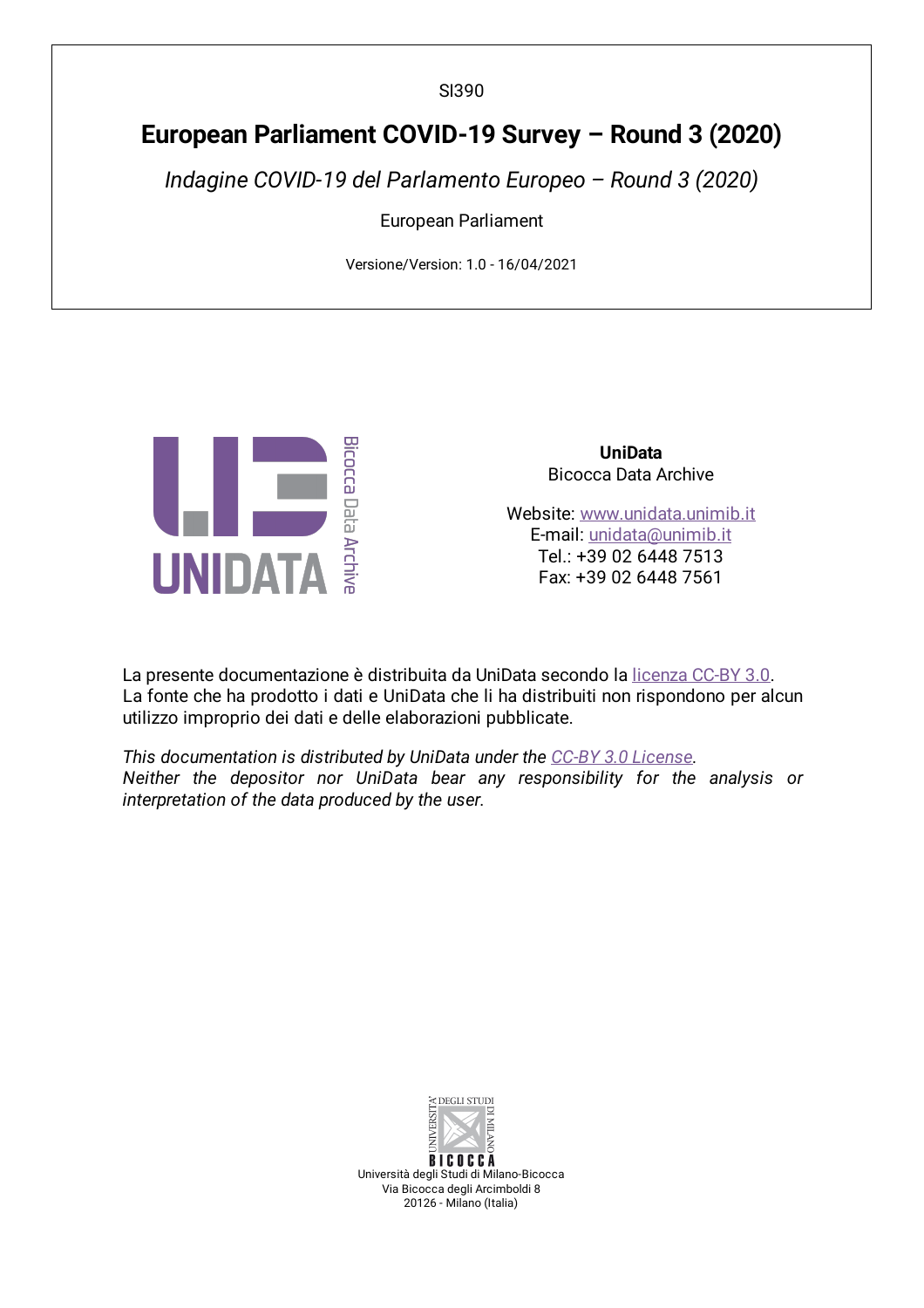European Parliament COVID-19 Survey -

Round 3

September-October 2020

Basic questionnaire

Kantar Belgium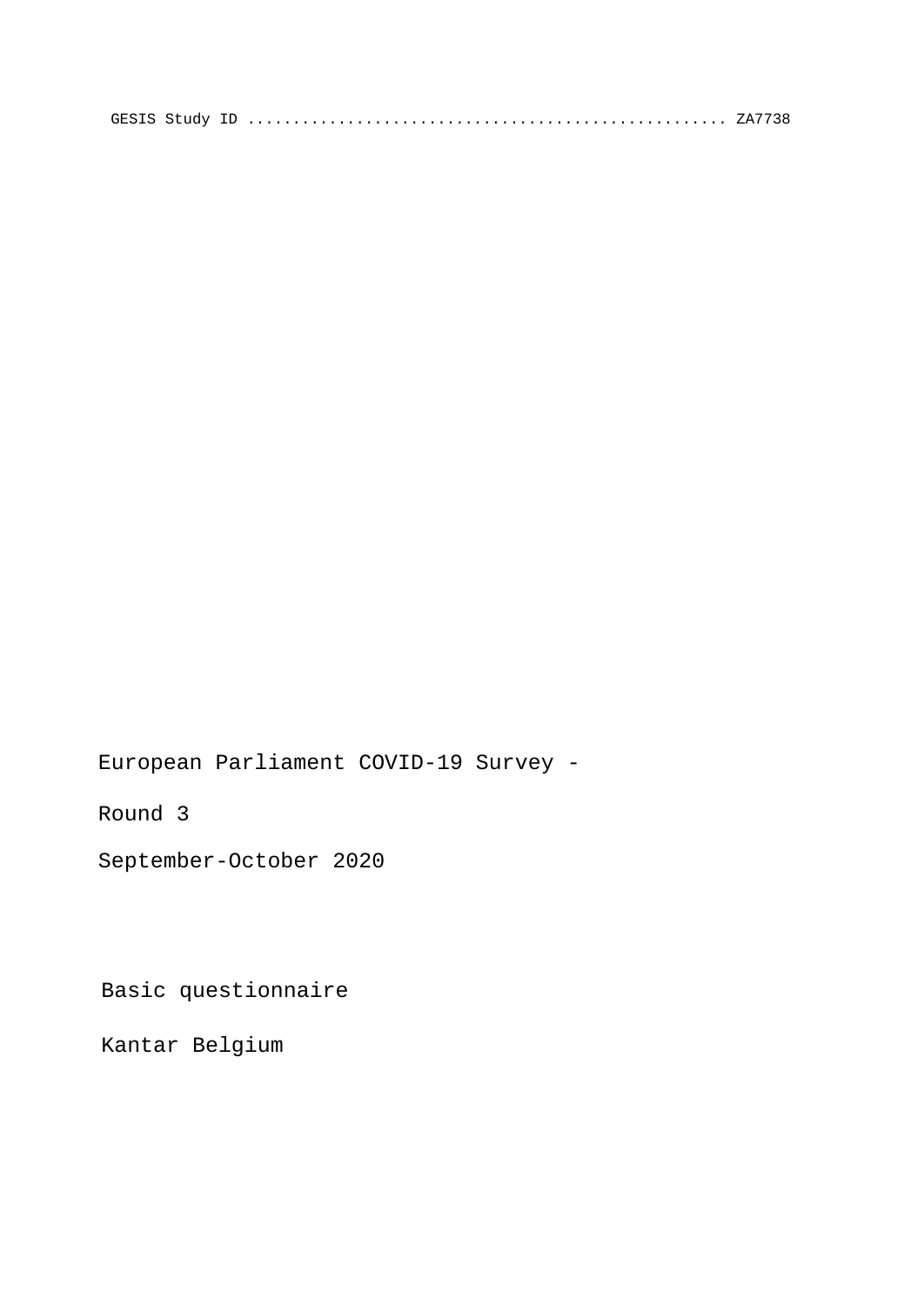# **Covid19 crisis survey / Final version approved by EP Questionnaire wave 3 (21 QU + 3 SD) September 2020**

- **Omnibus online (N=1000):**
- Austria (16-64), Belgium (16-64), Denmark (16-64), Finland (16-64), France (16-64), Germany (16-64), Italy (16-64), Ireland (16-64), The Netherlands (16-64), Spain (16-64), Sweden (16-64)
- Bulgaria (16-54), Czech Rep (16-54), Greece (16-54), Croatia (16-54), Hungary (16-54), Poland (16-54), Portugal (16-54), Romania (16-54), Slovakia (16-54), Slovenia (16-54)
- **Online survey (N=500):**  Latvia, Estonia, Lithuania and Luxembourg (aged 16-64)
- **Telephone survey (N=500):** Malta and Cyprus (aged 16+)

# **A. Support to national response**

- **1. Overall, to what extent do you support or oppose the (NATIONALITY) government in general?** 
	- Totally support
	- $-$  Tend to support
	- $-$  Tend to oppose
	- Totally oppose
	- DK/NA

1QU

- **2. How satisfied or not are you with the measures your government has taken so far against the coronavirus pandemic?** 
	- Very satisfied
	- Fairly satisfied
	- Not very satisfied
	- Not at all satisfied
	- DK/NA

1QU

**3. Where do you position yourself between these two statements regarding the consequences of the restriction measures in (OUR COUNTRY)? Please use this scale from 1 to 6, where "1" means that the health benefits are greater than the economic damage, and "6" that economic damage is greater than the health benefits, the remaining numbers indicates something in between these two positions.**

(USE THIS SLIDER FROM 1 TO 6)

- 1. The health benefits are greater than the economic damage
- 2.
- 3.
- 4.
- 5.
- 6. The economic damage is greater than the health benefits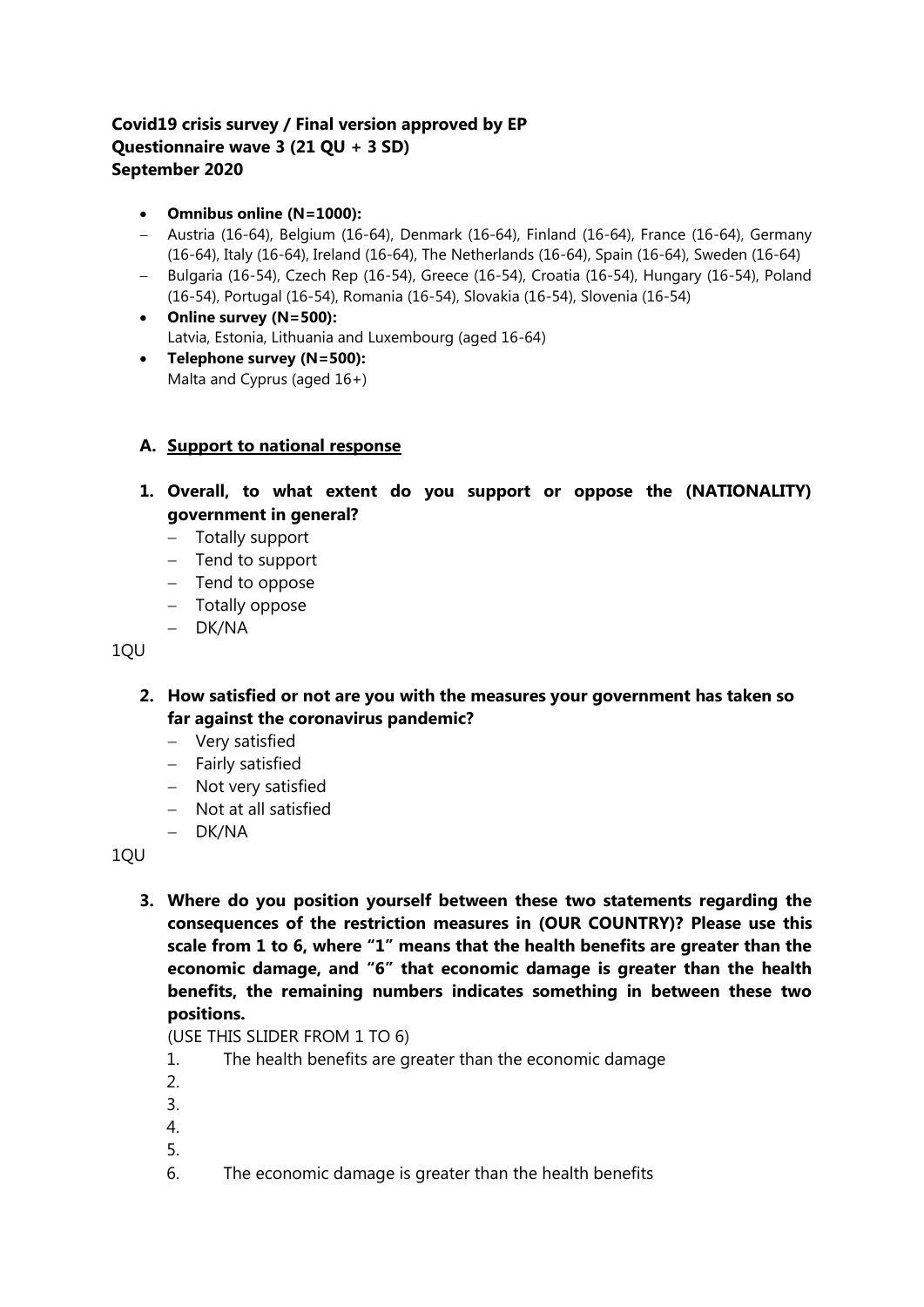### 7 DK/NA

1QU

### **B. Support to EU response**

- **4. How satisfied or not are you with the solidarity between EU Member States in fighting the Coronavirus pandemic?**
	- Very satisfied
	- Fairly satisfied
	- Not very satisfied
	- Not at all satisfied
	- $-$  DK/NA

 $1<sub>Q</sub>$ 

- **5. Have you recently heard, seen or read about measures or actions initiated by the EU to respond to the Coronavirus pandemic?**
	- Yes, and you know what these measures or actions are
	- Yes, but you don't know what they are
	- No
	- $-$  DK/NA

1QU

*ASK Q6 to those who have heard of these measures (codes 1 and 2 in Q5)*

- **6. How satisfied or not are you with the measures the EU has taken so far against the coronavirus pandemic?**
	- Very satisfied
	- Fairly satisfied
	- Not very satisfied
	- Not at all satisfied
	- DK/NA

 $1<sub>QU</sub>$ 

- **7. To what extent do you agree with the following statement: the EU should have more competences to deal with crises such as the Coronavirus pandemic?**
	- Totally agree
	- $-$  Tend to agree
	- Tend to disagree
	- Totally disagree
	- DK/NA

1QU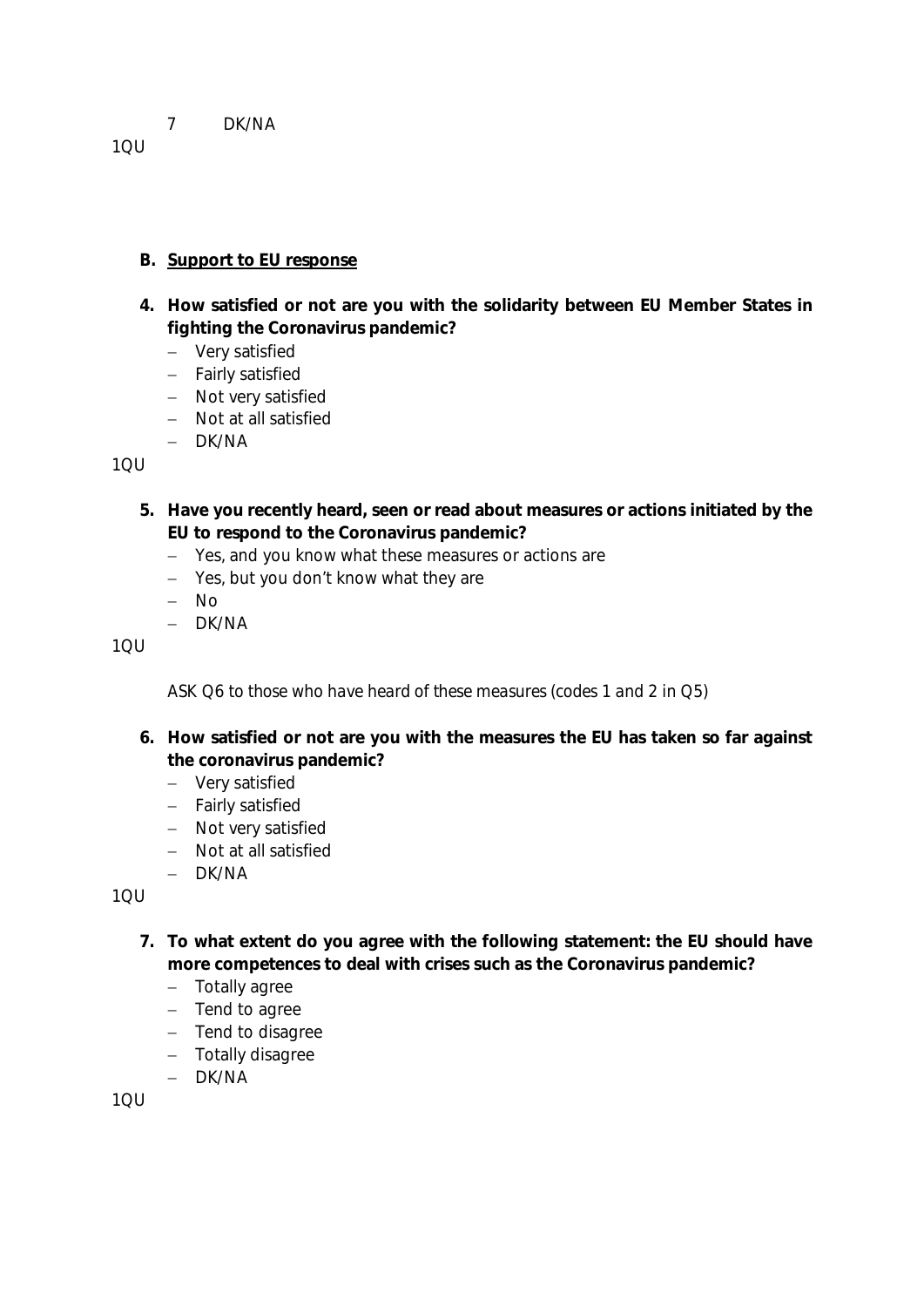- **8. Choosing from this list, please select up to three which you feel should be the European Union's top priorities in its response to coronavirus. RANDOMIZE, EXC OTHER, NONE & DK. THREE ANSWERS MAXIMUM**
	- Improve cooperation between EU Member States
	- Improve cooperation between scientific researchers working across EU Member **States**
	- Allocate research funds to develop a vaccine
	- Relax EU budget rules to enable Member States to support their national economies with state aid
	- Provide direct financial support to the EU Member States
	- Ensure sufficient medical supplies (masks, gloves, tests, etc.) are available for all EU Member States
	- Enforce stricter control of the external borders of the European Union
	- Work with social media platforms to help eliminate inaccurate information, often referred to as fake news
	- Other
	- None
	- Don't know

1 QU

# **9. Which of the following statement is closest to your opinion?**

(ONE ANSWER ONLY)

- The EU should have greater financial means to be able to overcome the consequences of the Coronavirus pandemic
- The EU's financial means are sufficient to be able to overcome the consequences of the Coronavirus pandemic
- Don't know

1 QU

# **10. Given the current context, on which of the following would you like the EU budget to be spent?**

(RANDOMIZE - FOUR ANSWERS MAXIMUM)

- $-$  Public health
- Economic recovery and new opportunities for businesses
- Scientific research and technological innovation
- Agriculture and rural development
- $-$  Employment and social affairs
- Climate change and environmental protection
- Defence and security
- Clean transport and energy infrastructure
- Regional investment
- Digital infrastructure
- Immigration issues
- $-$  Education, training and culture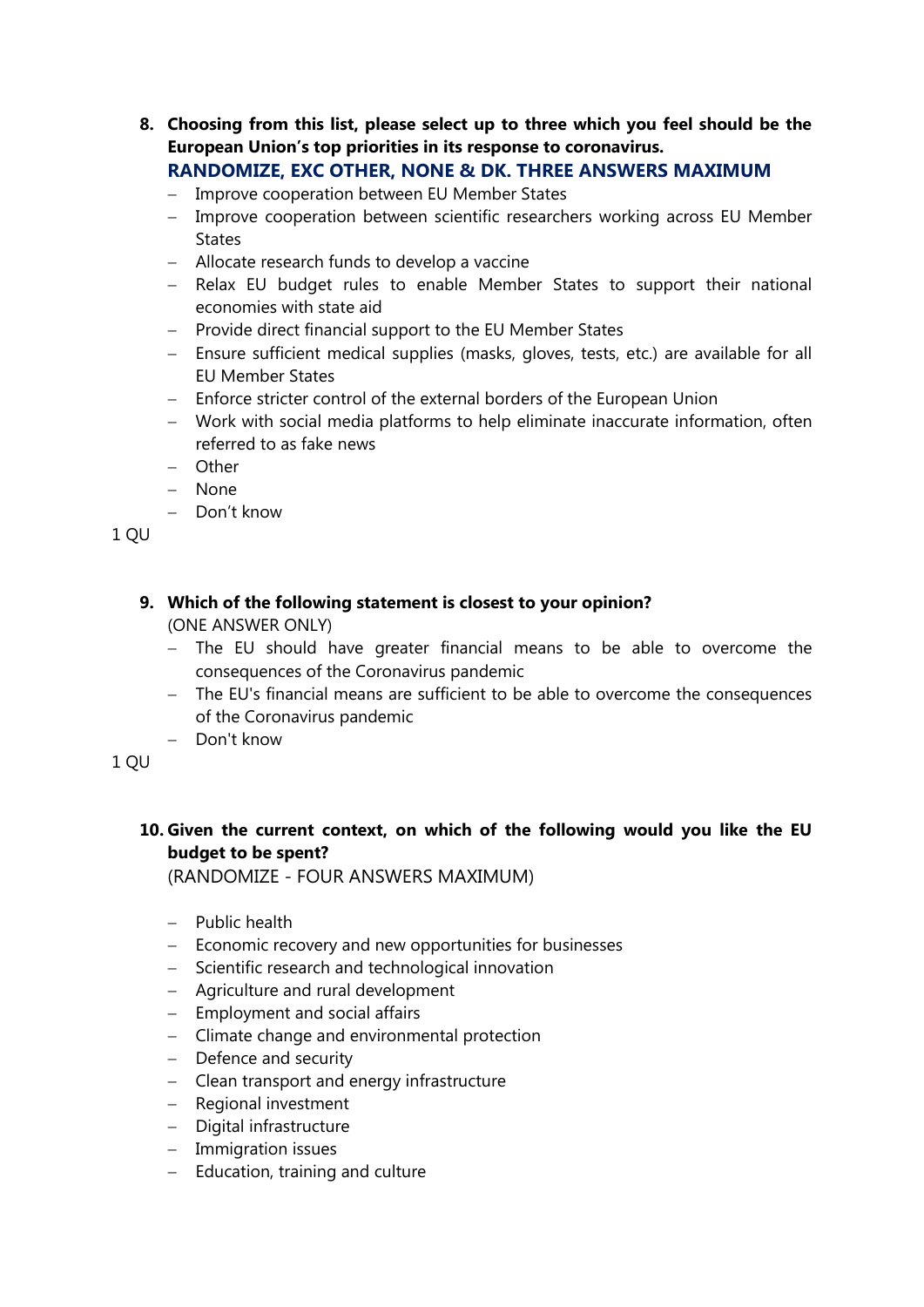- Other
- None
- Don't know

2QU

**11. To be part of the European Union, Member States agree to share and respect common values including the rule of law (which includes press freedom, independence of justice, fight against corruption, protection of individual rights, etc.). Do you agree or disagree with this statement: The EU should only provide funds to Member States conditional upon their government's implementation of the rule of law and of democratic principles?**

(ONE ANSWER ONLY)

- Totally agree
- $-$  Tend to agree
- $-$  Tend to disagree
- Totally disagree
- Don't know

1 QU - NEW

**12. The European Union wants to fight climate change, by reducing its carbon emissions in order to make the EU economy climate neutral by 2050. Which of the following statements is closest to your opinion?**

(ONE ANSWER ONLY)

- The EU should do more in order to achieve this objective. Fighting climate change must be a top priority.
- The EU is doing the right amount to achieve this objective.
- The EU is doing too much in this regard. More measures to fight climate change are not a priority for now.
- Don't know

1 QU - NEW

**13. How important or not do you think it is that the EU puts the respect of its core values - such as democracy, human rights and the rule of law - as a priority in its relations with major international actors such as the USA, China, Russia or Turkey?**

(ONE ANSWER ONLY)

- Very important
- Important
- Not very important
- Not at all important
- Don't know

1 QU - NEW

**C. Limitations to individual freedoms/big data/special powers**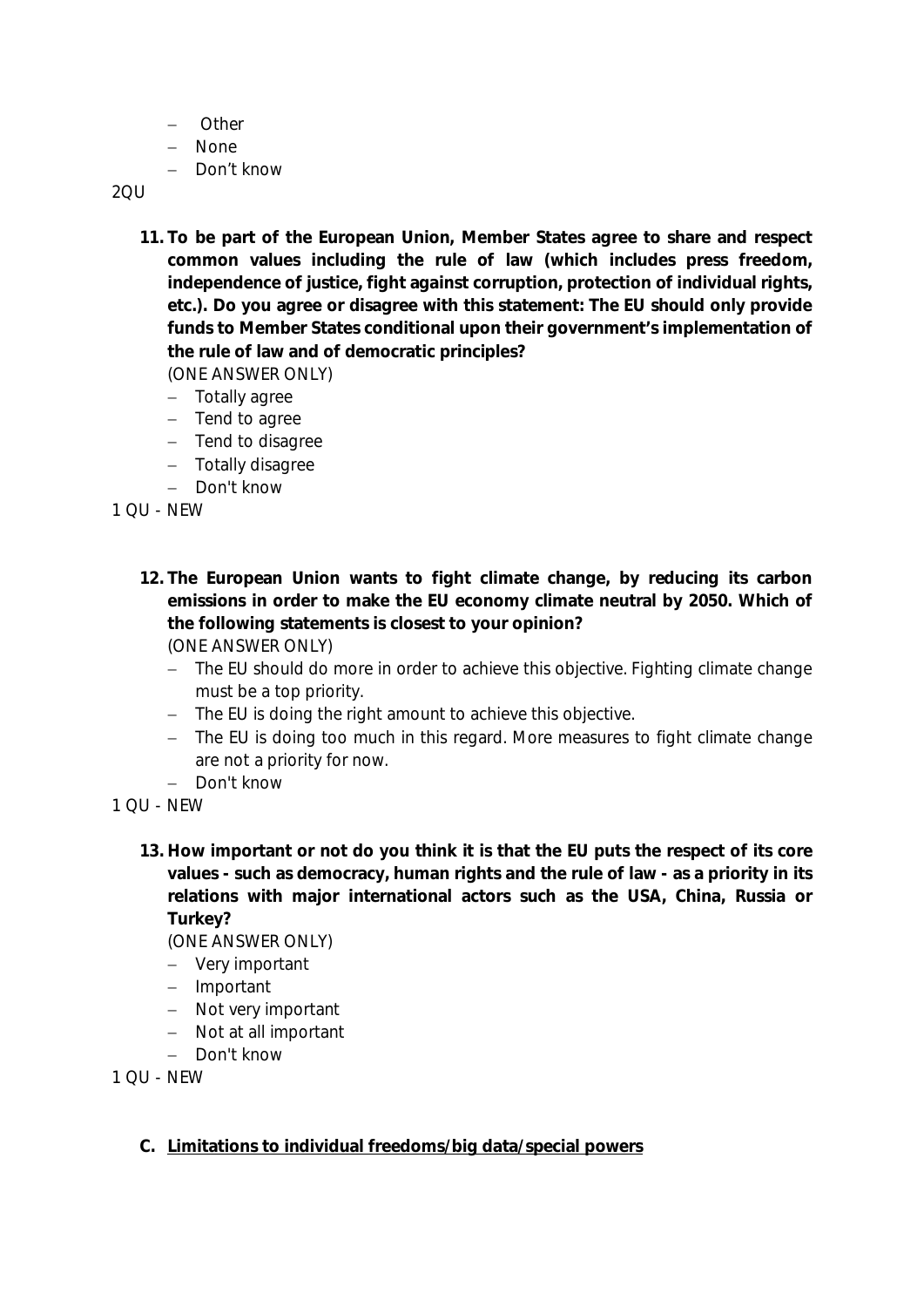**14. Please use this scale from 1 to 6, to position yourself between these two statements, where "1" means that the fight against the Coronavirus pandemic fully justifies recent limitations to your individual freedoms, and "6" that you are strongly opposed to any limitations of your individual freedoms, regardless of the Coronavirus pandemic.**

(USE THIS SLIDER FROM 1 TO 6)

1. The fight against the Coronavirus pandemic fully justifies recent limitations to my individual freedoms

2.

3.

4.

5.

6. I am strongly opposed to any limitations of my individual freedoms, regardless of the Coronavirus pandemic

7 DK/NA

1QU

# **D. Impact on personal life**

# **15. What feeling best describes your current emotional status?**

(RANDOMIZE – MAX 3 ANSWERS)

- Hope
- Fear
- Confidence
- Uncertainty
- Anger
- $-$  Frustration
- Helplessness
- Helpfulness
- Other
- DK/NA

1 QU

#### **Economic consequences**

# **16. Have you experienced any of the following, since the start of the coronavirus pandemic in (OUR COUNTRY)?**

(RANDOMIZE - SEVERAL ANSWERS POSSIBLE)

- Loss of income
- Difficulties paying rent/bills/bank loans
- Use personal savings sooner than planned
- Unemployment, partial unemployment
- Bankruptcy
- Difficulties to have proper and decent-quality meals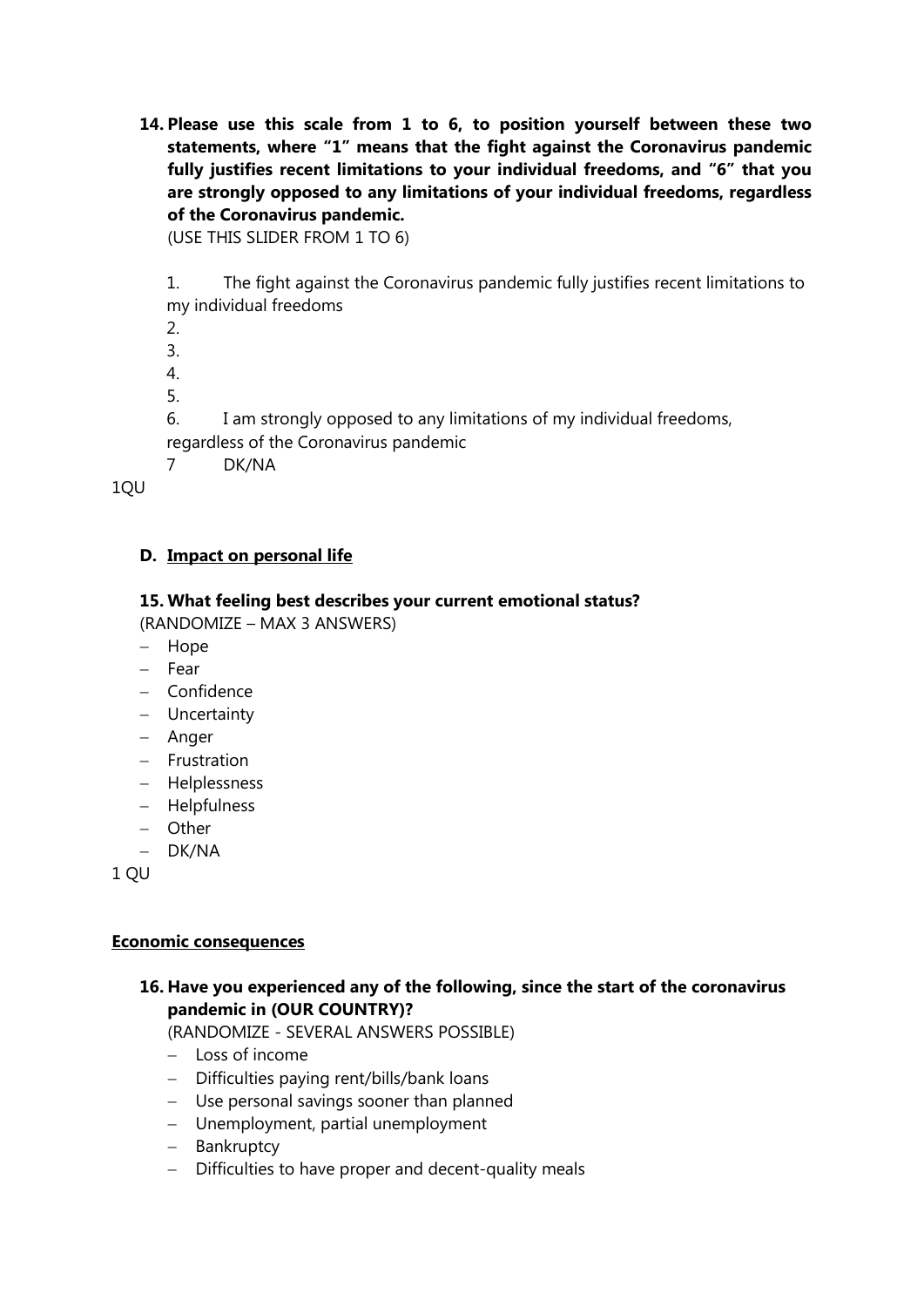- Asked for financial help to family or friends
- Other financial issues
- None
- DK/NA

1QU

- **17.** Thinking about your personal income, which one of these statements comes closest to your current situation? (ONE ANSWER ONLY)
- Coronavirus has **already impacted** on my personal income
- Coronavirus has **not yet impacted** on my personal income, but i expect it to in the future
- Coronavirus will have **no impact** on my personal income
- DK/NA

1QU (NEW)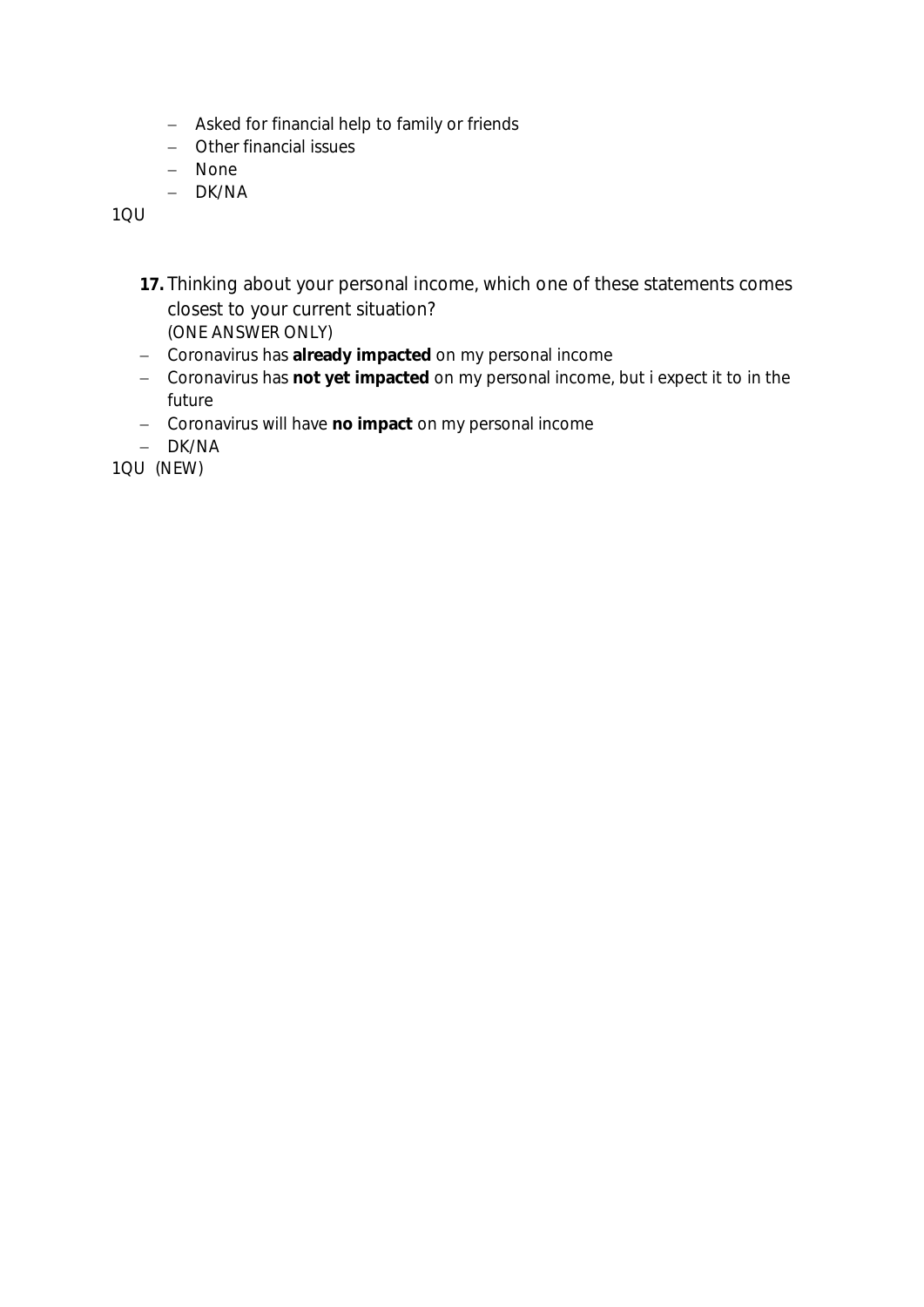# **E. News habits and quality of information**

#### **18. Which online social network(s) have you used in the last 7 days for any purpose?**

(RANDOMIZE - SEVERAL ANSWERS POSSIBLE)

- Facebook
- Twitter
- Flickr
- Instagram
- $-$  LinkedIn
- YouTube
- Reddit
- Snapchat
- Tumblr
- $-$  TikTok
- Pinterest
- Messenger
- WhatsApp
- Telegram
- Vkontakte (VK)
- Other
- None
- DK/NA

2QU

# **19. Which of the following statement regarding the European Union is closest to your opinion?**

- I'm in favour of the European Union as it has been realised so far
- I'm rather in favour of the European Union, but not the way it has been realised until now
- I'm rather sceptical of the European Union, but could change my opinion if radical reform was brought about
- I'm opposed to the idea of the European Union in general
- Don't know

1QU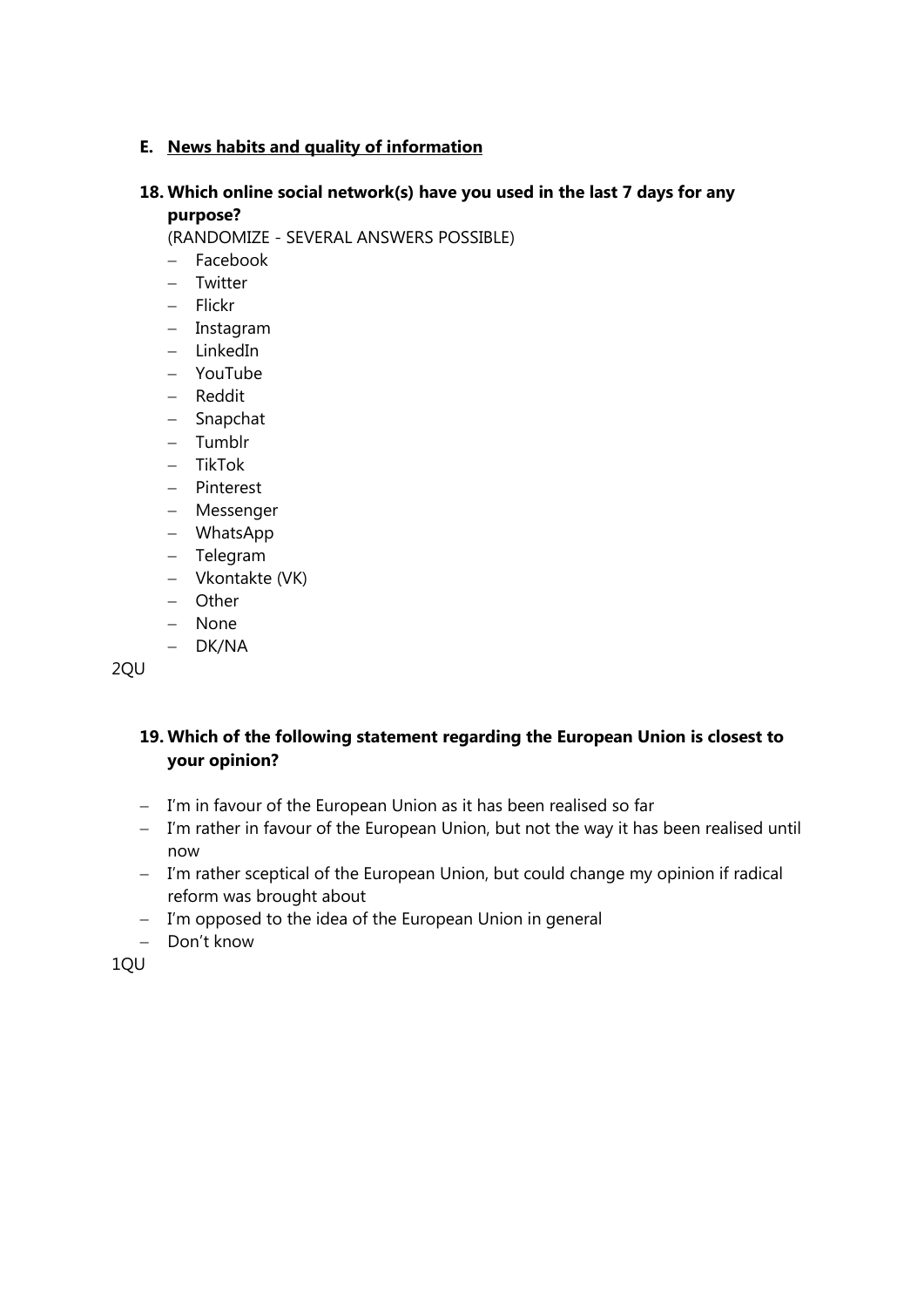#### **F. EP sociodemographic**

# **20. In general, does the EU conjure up for you a very positive, fairly positive, neutral, fairly negative or very negative image?**

(ONE ANSWER MAXIMUM)

- Very positive
- Fairly positive
- Neutral
- $-$  Fairly negative
- Very negative
- DK/NA

SD

#### **21. Since the start of the Coronavirus pandemic, would you say that this image you have of the EU improved, got worse or stayed about the same?**  (ONE ANSWER MAXIMUM)

- Improved
- Got worse
- $-$  Stay about the same
- DK/NA

SD

- **22. European Parliament elections were held on May 2019. For one reason or another, some people in (OUR COUNTRY) did not vote in these elections. Did you yourself vote in the recent European Parliament elections?** (ONE ANSWER MAXIMUM)
- Voted
- $-$  Did not vote
- DK/NA

SD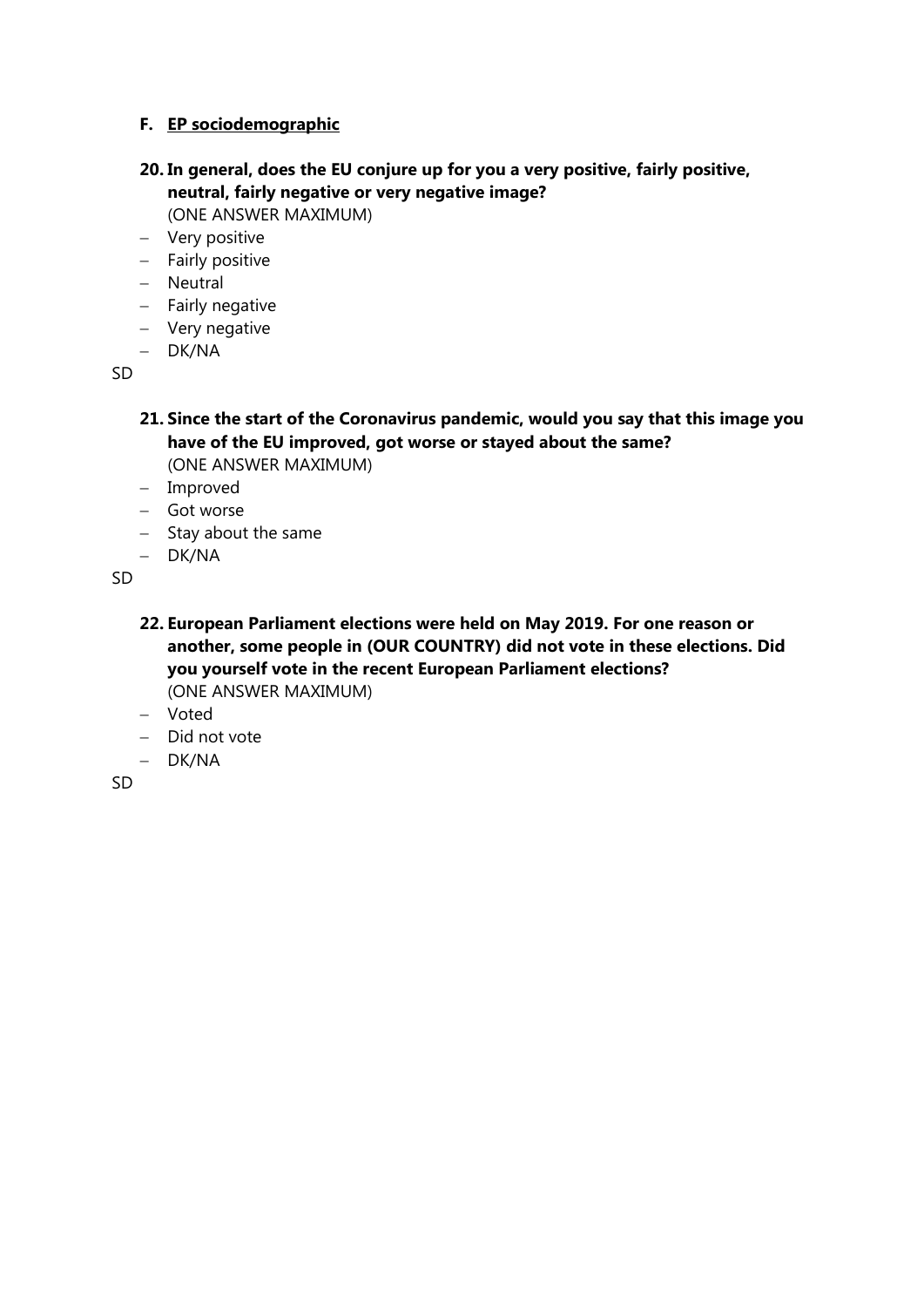#### **G. Kantar Sociodemographic included:**

**SD1** Gender

**SD2** Age

16-17 18-24 25-34 35-44 45-54 55-64 65 or older

#### **SD3 Age of end of education**

16 years or younger 17-19 years 20 years or older Still studying

#### **SD4 Household head**

I am solely responsible for all/most of the grocery shopping in my household I am jointly responsible for all/most of the grocery shopping in my household Somebody else in the household takes care of all/most of the grocery shopping

#### **SD5 Occupation**

Semi or unskilled manual worker (e.g. Manual jobs that require no special training or qualifications;Manual workers, Apprentices to be skilled trades, Caretaker, Cleaner, Nursery School Assistant, Park keeper, non-HGV driver, shop assistant etc.) Skilled manual worker (e.g. Skilled Bricklayer, Carpenter, Plumber, Painter, Bus/Ambulance Driver,HGV driver, Unqualified assistant teacher, AA patrolman, pub/bar worker, etc) Supervisory or clerical/ Junior managerial/ Professional/ administrator (e.g. Office worker,Student Doctor, Foreman with 25+ employees, sales person, Student Teachers etc) Intermediate managerial/ Professional/ Administrative (e.g. Newly qualified (under 3 years) doctor,Solicitor, Board director small organisation, middle manager in large organisation, principle officer in civilService/local government etc) Higher managerial/ Professional/Administrative (e.g. Established doctor, Solicitor, Board Director in largeOrganisation (200+ employees, top level civil servant/public service employee), Headmaster/mistress, etc) **Student**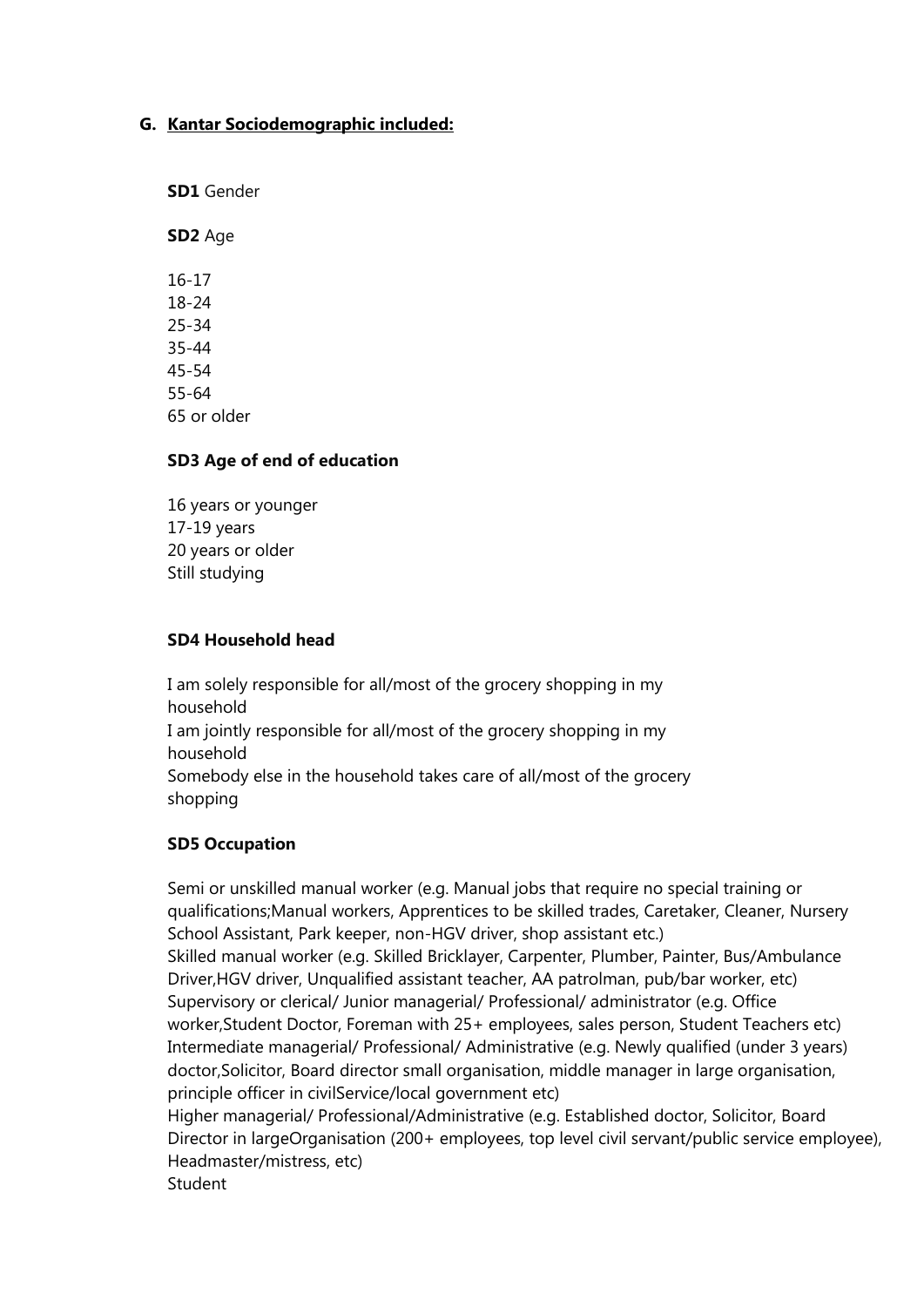Retired and living on state pension only Unemployed (for over 6 months) or not working due to long term sickness

#### **SD6 Employment status**

Employed full time (30+ hours per week) Employed part time (less than 30 hours per week) Self-employed Retired/Unable to work/Disabled Still at school In full time higher education Unemployed and seeking work Not working and not seeking work Prefer not to say

#### **SD7 Personal situation**

Married/living with partner Never married (single) Divorced/widowed Living with parents Domestic partner/living with other adults Prefer not to state/other

**SD8 Size of household:** 'Including yourself, how many individuals aged (16 or 18+) or over live in your household? 'How many children aged (17 or 15-) or under live in your household?'

#### **SD9 Region**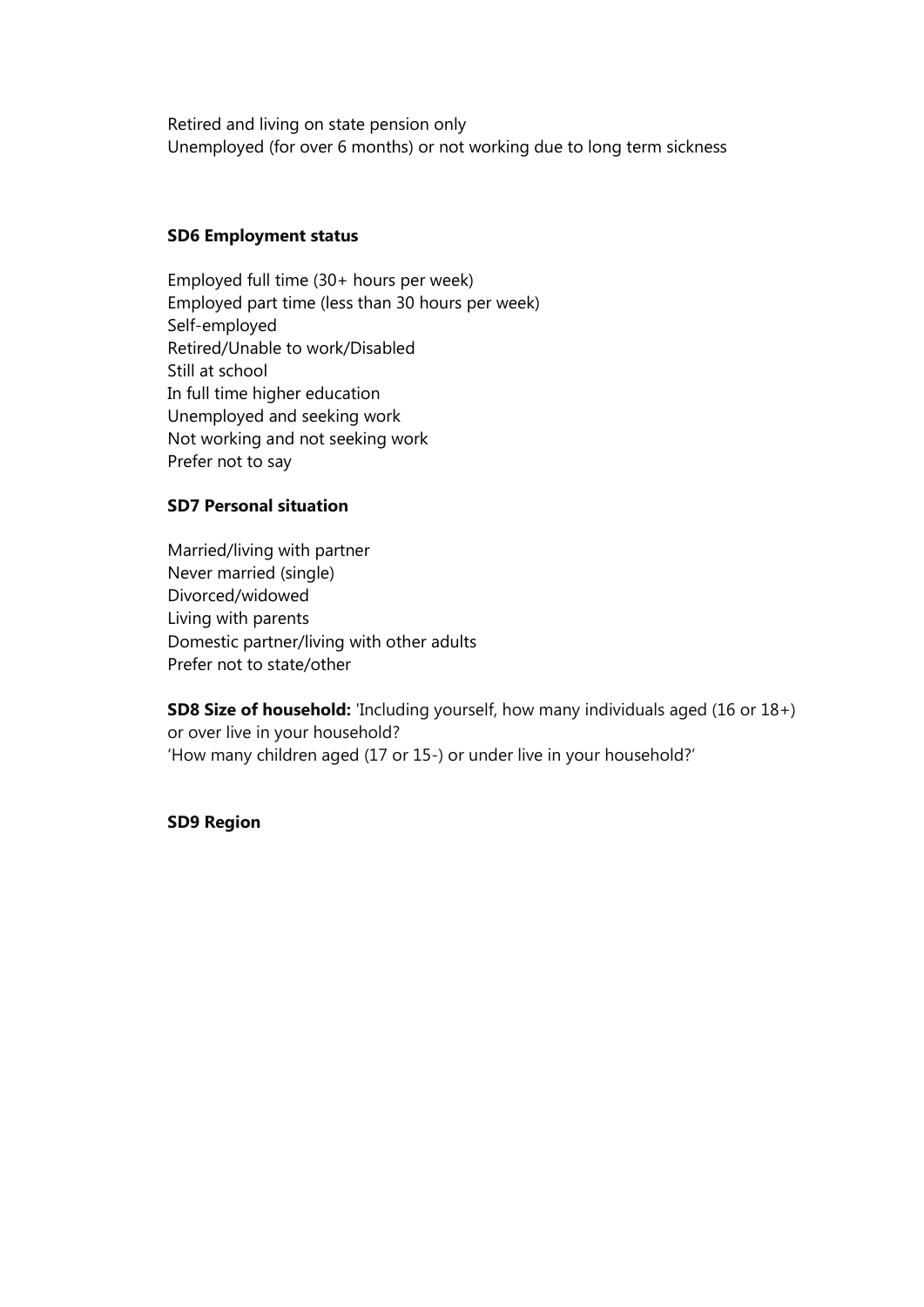

Between 25 September and 7 October 2020, Kantar on behalf on Kantar Belgium carried out this survey. National representatives of the population of 27 EU Member States aged between 16 and 64 (in Austria, Belgium, Cyprus, Germany, Denmark, Estonia, Spain, Finland, France, Ireland, Italy, Latvia, Lithuania, Luxembourg, the Netherlands, Sweden) or 16 and 54 (in Bulgaria, Czechia, Croatia, Greece, Hungary, Poland, Portugal, Romania, Slovenia, Slovakia) were interviewed online. Overall, 24,812 respondents were interviewed (1000 per country; 500 in Estonia, Latvia, Lithuania, Luxembourg, Malta and Cyprus). Representativeness at the national level is ensured by quotas on gender, age, and region. The total EU is weighted according to the size of the population of each country. Readers are reminded that survey results are estimations, the accuracy of which, everything being equal, rests upon the sample size and upon the observed percentage. With samples of about 1,000 interviews, the real percentages vary within the following confidence limits:

 $\mathbb{Z}$ 

| Statistical Margins due to the sampling process              |     |     |     |      |      |      |      |      |      |      |             |
|--------------------------------------------------------------|-----|-----|-----|------|------|------|------|------|------|------|-------------|
| (at the 95% level of confidence)                             |     |     |     |      |      |      |      |      |      |      |             |
| Sample sizes are in rows<br>O bserved results are in columns |     |     |     |      |      |      |      |      |      |      |             |
|                                                              |     |     |     |      |      |      |      |      |      |      |             |
|                                                              | 5%  | 10% | 15% | 20%  | 25%  | 30%  | 35%  | 40%  | 45%  | 50%  |             |
|                                                              | 95% | 90% | 85% | 80%  | 75%  | 70%  | 65%  | 60%  | 55%  | 50%  |             |
| $N = 50$                                                     | 6.0 | 8.3 | 9.9 | 11.1 | 12.0 | 12.7 | 13.2 | 13.6 | 13.8 | 13.9 | $N = 50$    |
| $N = 500$                                                    | 1.9 | 2.6 | 3.1 | 3.5  | 3.8  | 4.0  | 4.2  | 4.3  | 4.4  | 4.4  | $N = 500$   |
| $N = 1000$                                                   | 1.4 | 1.9 | 2.2 | 2.5  | 2.7  | 2.8  | 3.0  | 3.0  | 3.1  | 3.1  | $N = 1000$  |
| $N = 1500$                                                   | 1.1 | 1.5 | 1.8 | 2.0  | 2.2  | 2.3  | 2.4  | 2.5  | 2.5  | 2.5  | $N = 1500$  |
| $N = 2000$                                                   | 1.0 | 1.3 | 1.6 | 1.8  | 1.9  | 2    | 2.1  | 2.1  | 2.2  | 2.2  | $N = 2000$  |
| $N = 3000$                                                   | 0.8 | 1.1 | 1.3 | 1.4  | 1.5  | 1.6  | 1.7  | 1.8  | 1.8  | 1.8  | $N = 3000$  |
| $N = 4000$                                                   | 0.7 | 0.9 | 1.1 | 1.2  | 1.3  | 1.4  | 1.5  | 1.5  | 1.5  | 1.5  | $N = 4000$  |
| N=5000                                                       | 0.6 | 0.8 | 1.0 | 1.1  | 1.2  | 1.3  | 1.3  | 1.4  | 1.4  | 1.4  | $N = 5000$  |
| $N = 6000$                                                   | 0.6 | 0.8 | 0.9 | 1.0  | 1.1  | 1.2  | 1.2  | 1.2  | 1.3  | 1.3  | $N = 6000$  |
| $N = 7000$                                                   | 0.5 | 0.7 | 0.8 | 0.9  | 1.0  | 1.1  | 1.1  | 1.1  | 1.2  | 1.2  | $N = 7000$  |
| $N = 7500$                                                   | 0.5 | 0.7 | 0.8 | 0.9  | 1.0  | 1.0  | 1.1  | 1.1  | 1.1  | 1.1  | $N = 7500$  |
| $N = 8000$                                                   | 0.5 | 0.7 | 0.8 | 0.9  | 0.9  | 1.0  | 1.0  | 1.1  | 1.1  | 1.1  | $N = 8000$  |
| $N = 9000$                                                   | 0.5 | 0.6 | 0.7 | 0.8  | 0.9  | 0.9  | 1.0  | 1.0  | 1.0  | 1.0  | N=9000      |
| $N = 10000$                                                  | 0.4 | 0.6 | 0.7 | 0.8  | 0.8  | 0.9  | 0.9  | 1.0  | 1.0  | 1.0  | $N = 10000$ |
| $N = 11000$                                                  | 0.4 | 0.6 | 0.7 | 0.7  | 0.8  | 0.9  | 0.9  | 0.9  | 0.9  | 0.9  | N=11000     |
| $N = 12000$                                                  | 0.4 | 0.5 | 0.6 | 0.7  | 0.8  | 0.8  | 0.9  | 0.9  | 0.9  | 0.9  | $N = 12000$ |
| $N = 13000$                                                  | 0.4 | 0.5 | 0.6 | 0.7  | 0.7  | 0.8  | 0.8  | 0.8  | 0.9  | 0.9  | $N = 13000$ |
| $N=14000$                                                    | 0.4 | 0.5 | 0.6 | 0.7  | 0.7  | 0.8  | 0.8  | 0.8  | 0.8  | 0.8  | $N=14000$   |
| N=15000                                                      | 0.3 | 0.5 | 0.6 | 0.6  | 0.7  | 0.7  | 0.8  | 0.8  | 0.8  | 0.8  | N=15000     |
|                                                              | 5%  | 10% | 15% | 20%  | 25%  | 30%  | 35%  | 40%  | 45%  | 50%  |             |
|                                                              | 95% | 90% | 85% | 80%  | 75%  | 70%  | 65%  | 60%  | 55%  | 50%  |             |